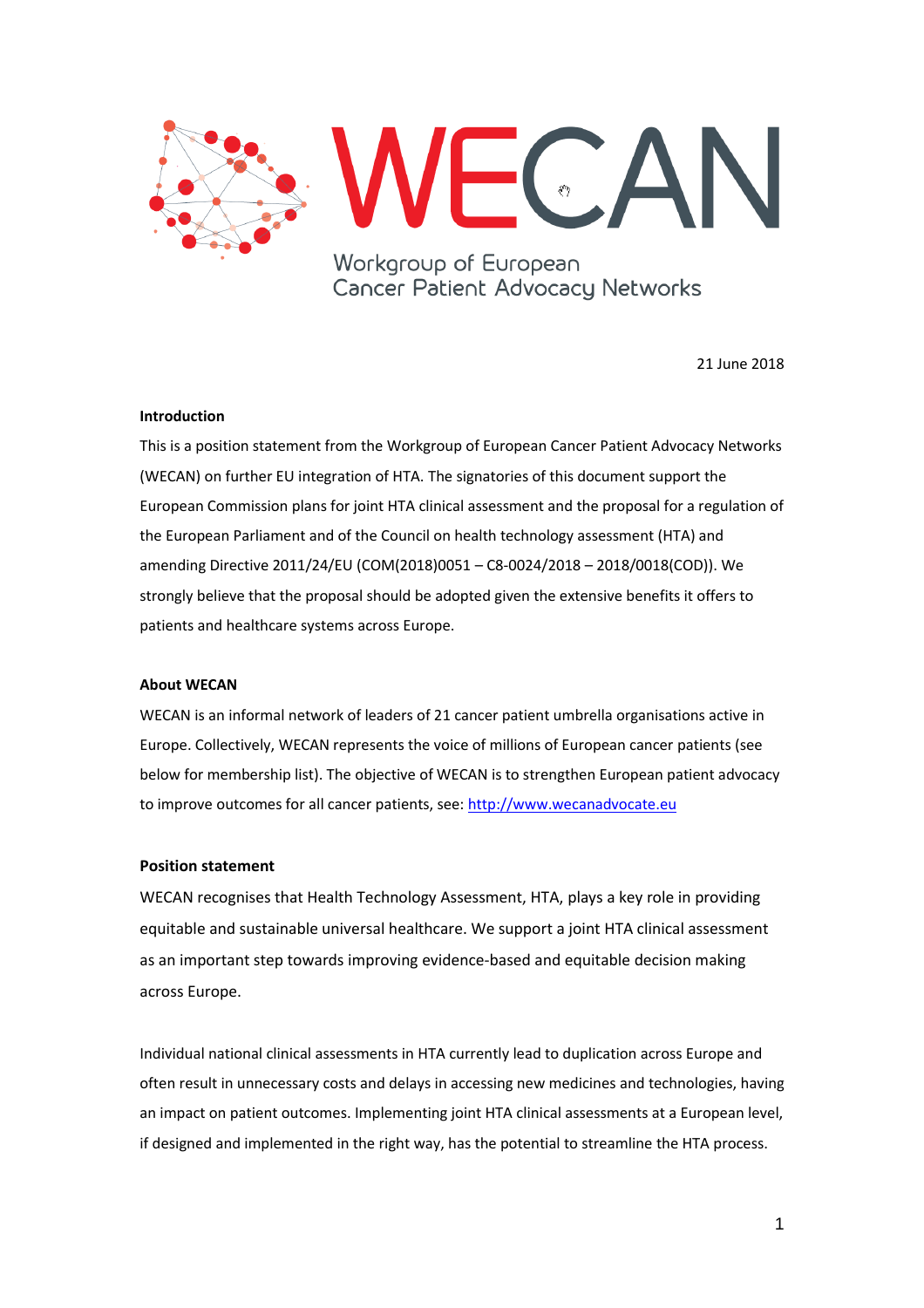At the same time this would allow national healthcare systems to retain their autonomy on decisions about the value and affordability of new medicines.

The European Commission proposal on HTA will build on the excellent work that has already been done at the European level through EUnetHTA. WECAN acknowledges that EUnetHTA has enabled a platform for exchange and alignment between European HTA agencies and has delivered tangible outcomes, most notably the EUnetHTA core model. We also note and appreciate the important role that EUnetHTA plays in supporting the establishment of effective HTA processes in newer EU Member States. The momentum gained through EUnetHTA should be built upon to ensure that European health economies continue to collaborate to develop a stable systems for European HTA and to ensure that the work/investment to date is not lost.

We recognise that health systems and the HTA process are rooted in national traditions and cultures. But as European citizens, we strongly believe that we will only master future health challenges as well as benefit from future opportunities in healthcare through effective collaboration at European level.

EUnetHTA has demonstrated that such collaboration and alignment is not straight forward but it is possible. It does not need to encompass whole-system change "overnight", but rather provide a commitment to collaborate on an incremental and evidence-based transition towards increasingly harmonised joint clinical assessments. The proposal also protects national autonomy to conduct the full HTA of medicines, including considerations around cost-effectiveness and what constitutes societal value of new medicines.

WECAN comments on the European Commission proposal are outlined below. We consider that joint scientific assessments within HTA, have the potential to:

1. **Ensure consistent, high-quality and efficient HTAs**. One of the most important considerations of the Commission proposal is the aim to produce high-quality HTA scientific assessments for all European countries and to speed up the assessment process for new medicines. Particularly if the joint clinical assessment is done in parallel with a European Medicines Agency (EMA) approval. This can be done through pooling HTA scientific expertise at the EU level to ensure that all new medicines are assessed systematically and within a reasonable timeline. It can also be supported through an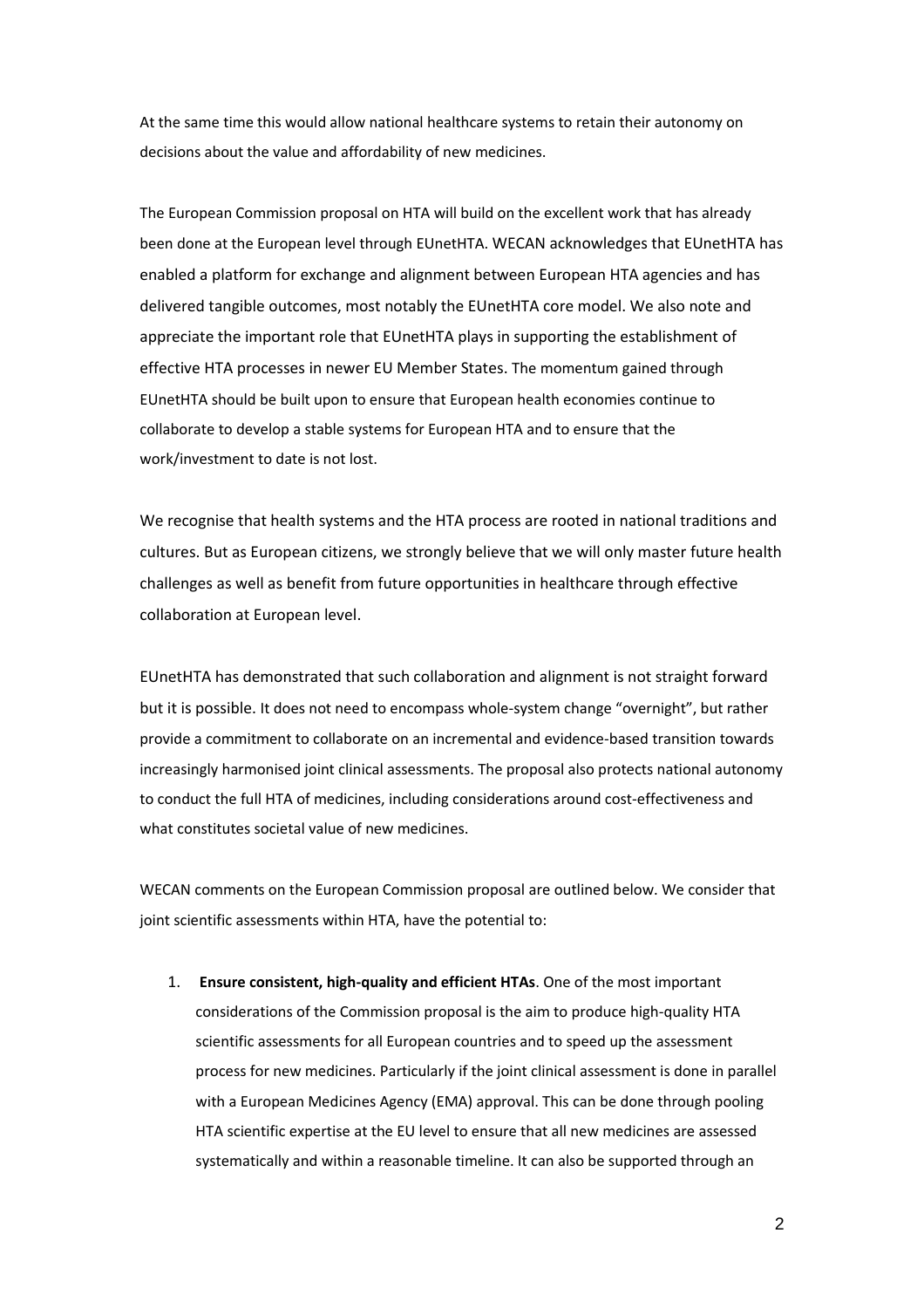effective system of horizon-scanning for new medicines, so European health economies anticipate upcoming medicines.

For oncology patients, time is a key consideration and unnecessary delays in access to new medicines are not acceptable. For many patients this is a matter of life and death.

- 2. **Avoidance of waste and duplication.** The proposal suggests areas where combined evaluation avoids duplication and waste. WECAN fully supports this concept. Countries currently without an effective HTA system could benefit from the resulting clinical assessments; this would promote good practice in HTA processes. We fully support the possibility of additional voluntary HTA collaboration that could lead to even further harmonisation and standardisation in the future.
- 3. **Improve equitable access to new therapies**. WECAN supports the importance of a singular approach to elements of HTA which will support the delivery of more equitable assessments across Europe. Diverging assessments of identical datasets effectively undermine the principles of the Cross-Border Healthcare Directive which we as European citizens consider unacceptable.
- 4. **Promoting accessible sustainable innovation in healthcare.** Non-harmonised data requirements for HTA between countries mean that at present, only large pharmaceutical companies have the financial resources to generate the necessary data packages in every country. Harmonisation and standardisation would allow European small and medium sized enterprises (SMEs) to compete and provide European patients with additional healthcare innovation. Potentially at a fraction of the current cost and thereby help Europe to set an example for healthcare that is innovative, universal and sustainable.

WECAN would also like to add some additional comments:

1. WECAN believes that patient-centricity is the only way to ensure that healthcare is adequate and relevant. For this reason, WECAN would like to see the role of patients, caregivers and patient advocates clarified in the proposed stakeholder network, the coordination Group and in any clinical assessments. We support the European Patient Forum's (EPF) call for mandatory and meaningful involvement of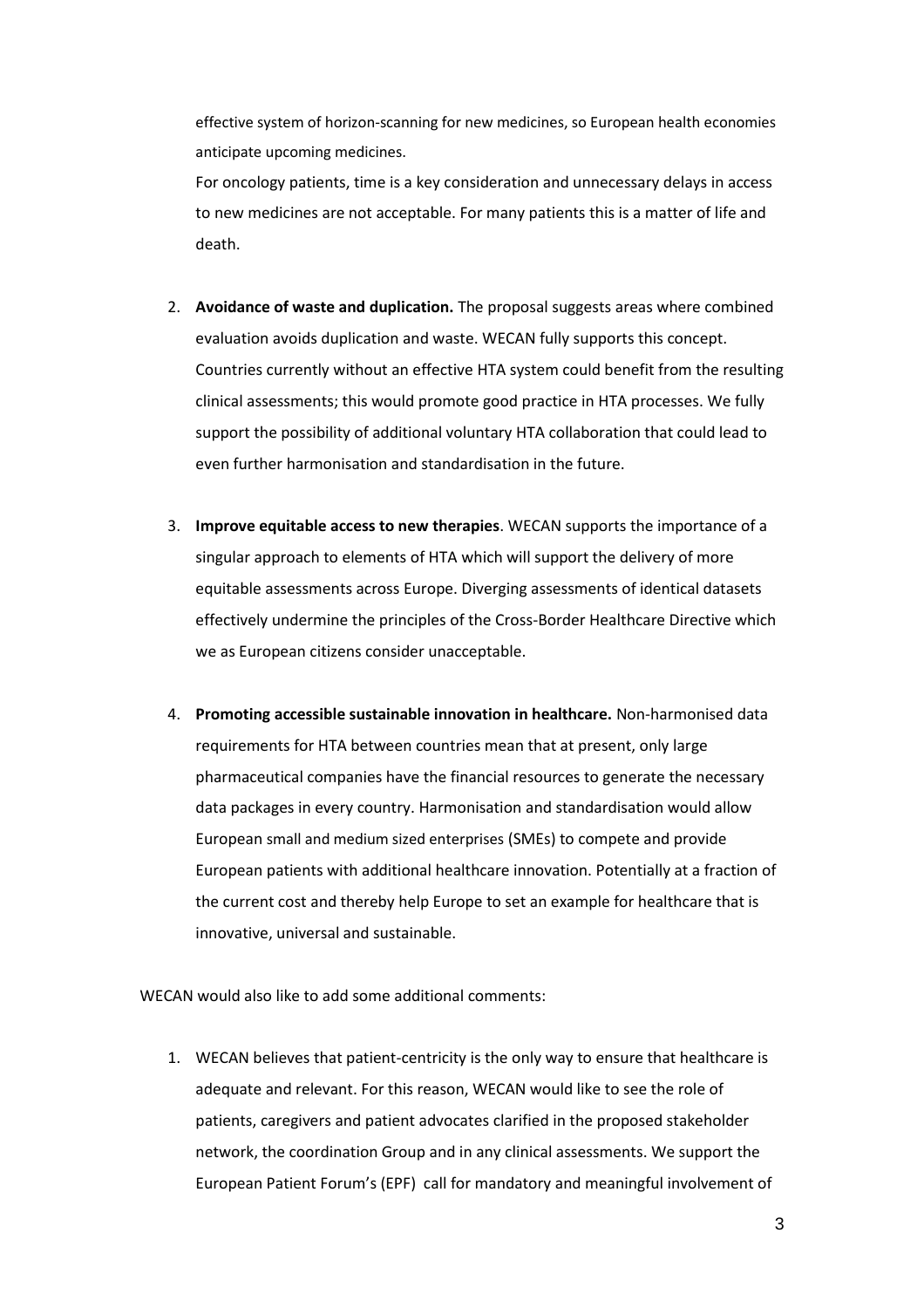the patient community in order to ensure HTAs are conducted in the interest of patients.

We believe the work by the EMA could be seen as the starting point for a constructive model for future HTA collaboration. Here roles of patients, caregivers and patient advocates have been clarified and institutionalised.

There are good examples of patient engagement in HTA in other countries, such as Canada, which can be used to form the basis of how patient representatives and caregivers are involved in the process of joint clinical assessments. This will signal to national HTA bodies how best-practice patient/caregiver involvement looks at the national level.

- 2. Harmonisation and standardisation of elements of HTA have the potential to create a single "port-of-call" for industry to engage with on scientific advice (as early on as possible) and provides the opportunity of collective guidance from EU HTA on the types of national data/engagement requirements, trial design and submissions that are fit-forpurpose.
- 3. Disease specific patient relevant/reported health outcomes' (PROs), quality of life and patient preference data, as an active component of the clinical assessment, are fully endorsed by WECAN. These measures will help determine the true value of any medicine or technology; provide clarity on benefits and risks to the patient and help clarify the overall benefit to society. WECAN would like to point out the essential distinction between outcomes 'reported by patients' and outcomes 'relevant to patients'.
- 4. The Commission proposal suggests cost savings might be achieved through a centralised approach. It is important to acknowledge that these longer term savings might demand up-front resource and expert resource allocation that could pose particular challenges in countries new to HTA procedures.
- 5. It is important that any new system developed is transparent and accountable. We believe that citizens have the right to understand how decisions affecting patients' survival have been reached.